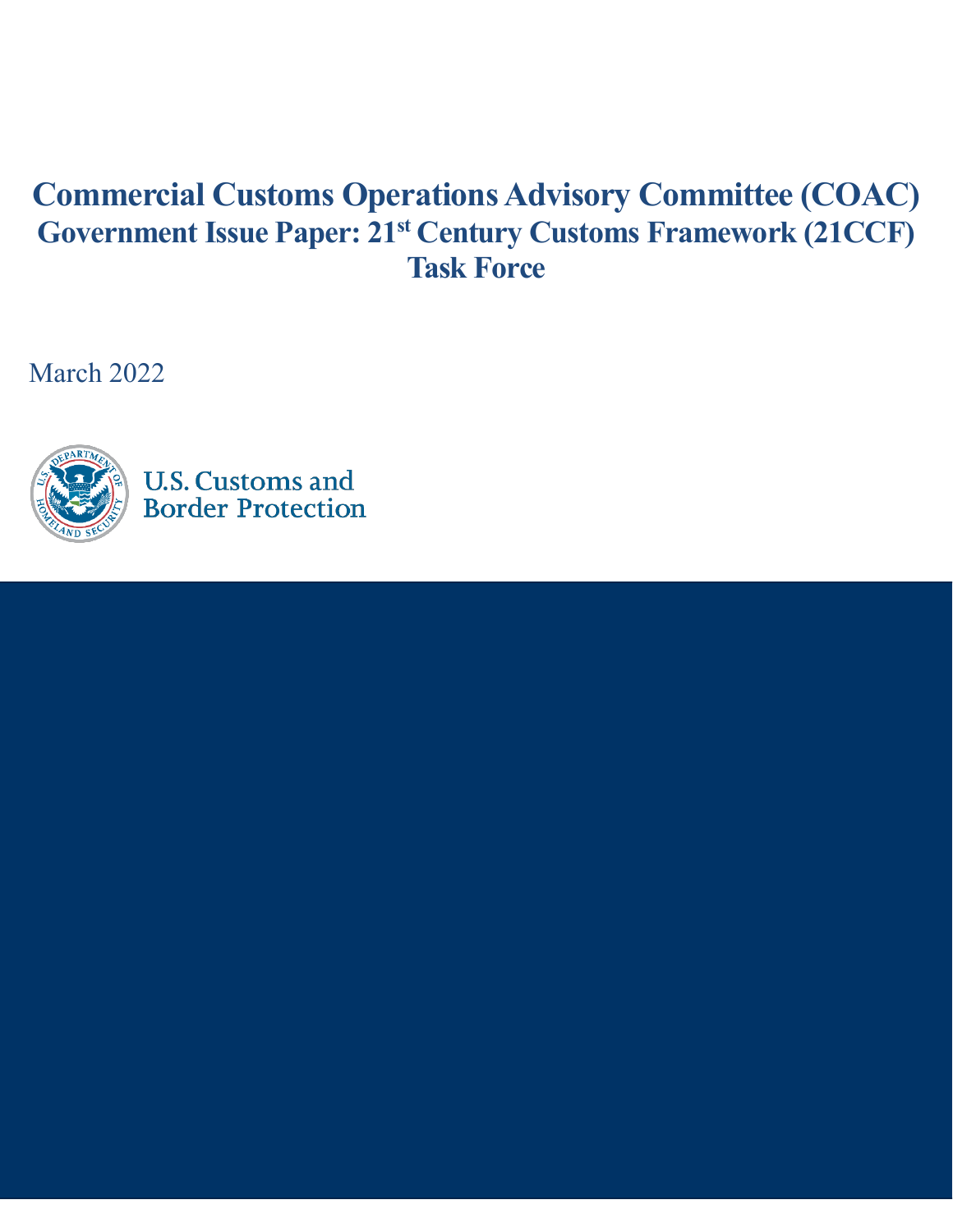# Office of Trade

# 21st Century Customs Framework (21CCF) Task Force

# March 2022

## **Action Required:** Informational

## **Background:**

- The 21st Century Customs Framework (21CCF) is U.S. Customs and Border Protection's (CBP) initiative to address current and future trade challenges and modernization barriers—many of which adversely impact U.S. businesses, consumers, and our economic security.
- This effort will update CBP's Title 19 authorities and underlying statues, which have not seen comprehensive reform since the Customs Modernization Act was passed in 1993, and currently limit CBP's ability to operate in a rapidly evolving modern trade environment.
- In pursuing 21 CCF, CBP envisions a trading system where: Legitimate goods move swiftly and securely; ethical production methods are used throughout the global supply chain; domestic industries compete on a level playing field; and the U.S. leads the world with innovative trade practices. CBP seeks to achieve this through:
	- **A re-imagined entry process** that aligns more closely with the modern supply chain and leverages the latest technology to improve security and facilitation.
	- **Improved data sharing** to reduce duplicative data submissions, improve coordination with stakeholders, and provide intellectual property rights holders with the information they need to protect their marks.
	- **Modernized enforcement authorities** allowing CBP to hone in on bad actors in modern supply chains, apply timely and appropriate consequences that produce meaningful change in violative behavior, and maintain a fair and level playing field for lawful traders.
- CBP kicked off 21CCF with a public meeting in March 2019, where private sector trade partners provided testimony to a panel of executives from across the U.S. Government. This meeting was attended by nearly 1,000 registered attendees.
- To facilitate government and industry collaboration, CBP stood up a 21CCF Task Force working group under the Commercial Customs Operations Advisory Committee (COAC), announced at the COAC Public Meeting on March 27, 2021.
- The 21CCF Task Force is comprised of representatives with a variety of roles and equities across the customs environment, including CBP, Partner Government Agencies (PGAs), brokers, importers, exporters, express carriers, sureties, and online marketplaces.
- The Task Force held 7 meetings in FY2021, focused on the Limited Data Collection, Restricted Data Usage, and Narrow Visibility & Accountability challenge areas.
- The Task Force reconvened in March 2022 under the 16th Term COAC and completed a series of working sessions on the fourth Challenge Area, Untimely & Ineffective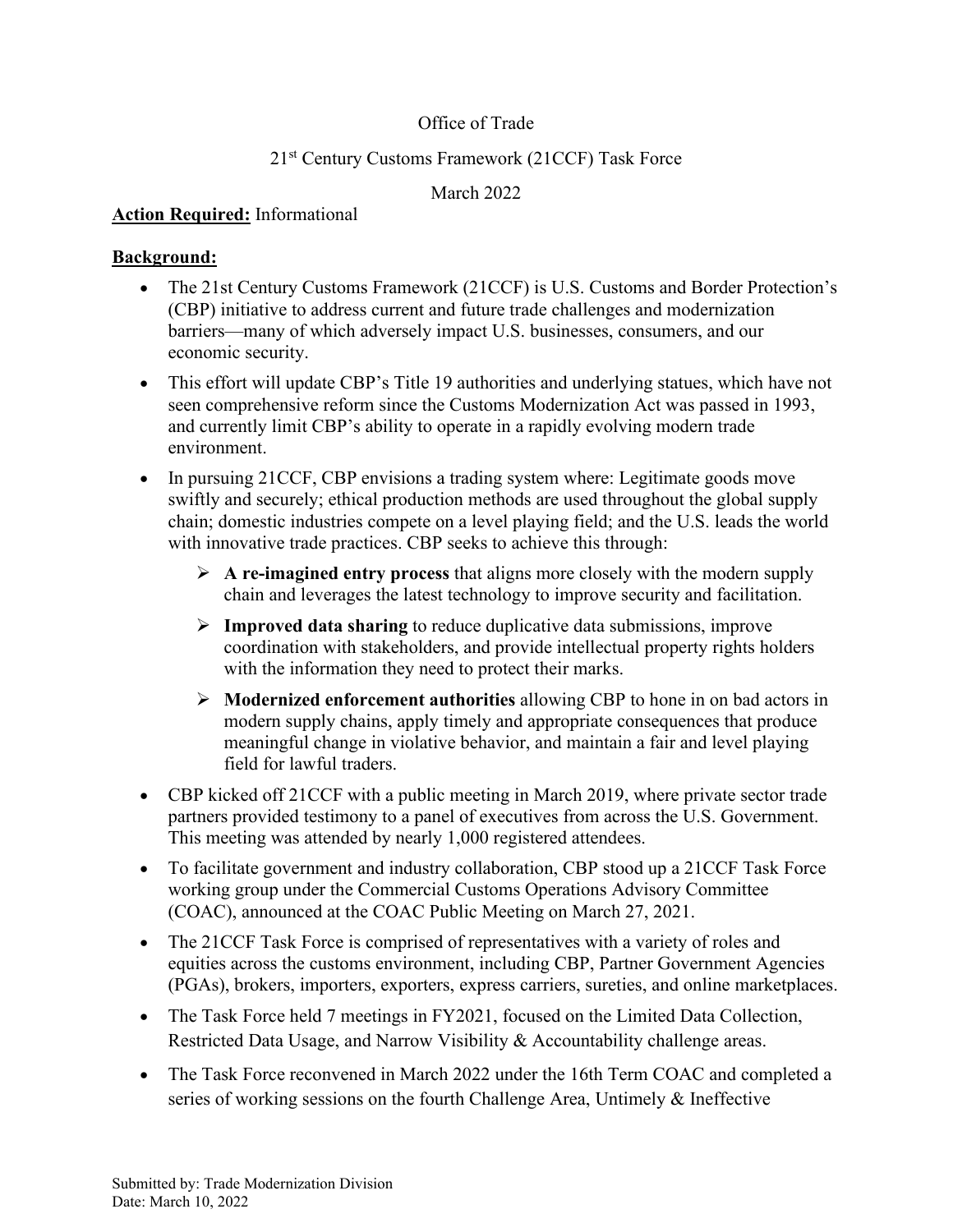Enforcement, and discussed recommendations on trade facilitation and other benefits that industry would like to see codified in law.

## **Issue:**

- While some modernization progress can be made via regulatory, policy, and technical changes, legislative updates will be needed to truly unlock the transformative reform envisioned by 21CCF.
- Any legislative changes should represent a range of stakeholder equities including those of the Trade and Government – to the greatest extent possible.
- CBP has drafted and circulated legislative discussion drafts structured around what the agency views as the biggest impediments to trade modernization and is seeking the  $16<sup>th</sup>$ Term COAC's leadership in the following:
	- $\triangleright$  Driving consensus recommendations on how the Agency can statutorily address 21CCF challenges, whether that be through the legislative changes that CBP is proposing in its discussion drafts, or through the formulation of alternative legislative approaches.
	- $\triangleright$  Driving consensus recommendations on trade facilitation and other benefits that industry would like to see codified in law.
	- $\triangleright$  Submitting recommendations through the COAC by June 15, 2022 for CBP consideration.

### **Current Status:**

- The Task Force reconvened this March under the 16th Term COAC and completed a series of working sessions on the fourth Challenge Area, Untimely & Ineffective Enforcement.
- The Task Force also met this March to discuss recommendations on trade facilitation and other benefits that industry would like to see codified in law.
- 21 CCF priorities are also gaining traction in Congress, most notably with Senator Bill Cassidy (R-LA) and Senator Sheldon Whitehouse's (D-RI) draft "Customs Modernization Act of 2021". This bill aligns closely with the 21CCF vision and was shared with the trade industry in November 2021 to solicit their feedback. CBP is working with the Senator's offices and other committees of jurisdiction to answer questions related to 21CCF. CBP also looks forward to continuing our close and collaborative dialogue with industry and other key stakeholders to discuss their views on 21CCF and other trade modernization priorities.

### **Next Steps:**

- Now through June, the 21CCF Task Force will discuss, validate, and provide actionable feedback on discussion drafts aligned to the first four Challenge Areas and submit their recommendations to CBP for consideration in June.
- CBP recognizes the invaluable perspectives offered by industry and PGAs and looks forward to partnering to drive 21CCF priorities in partnership with the new COAC.